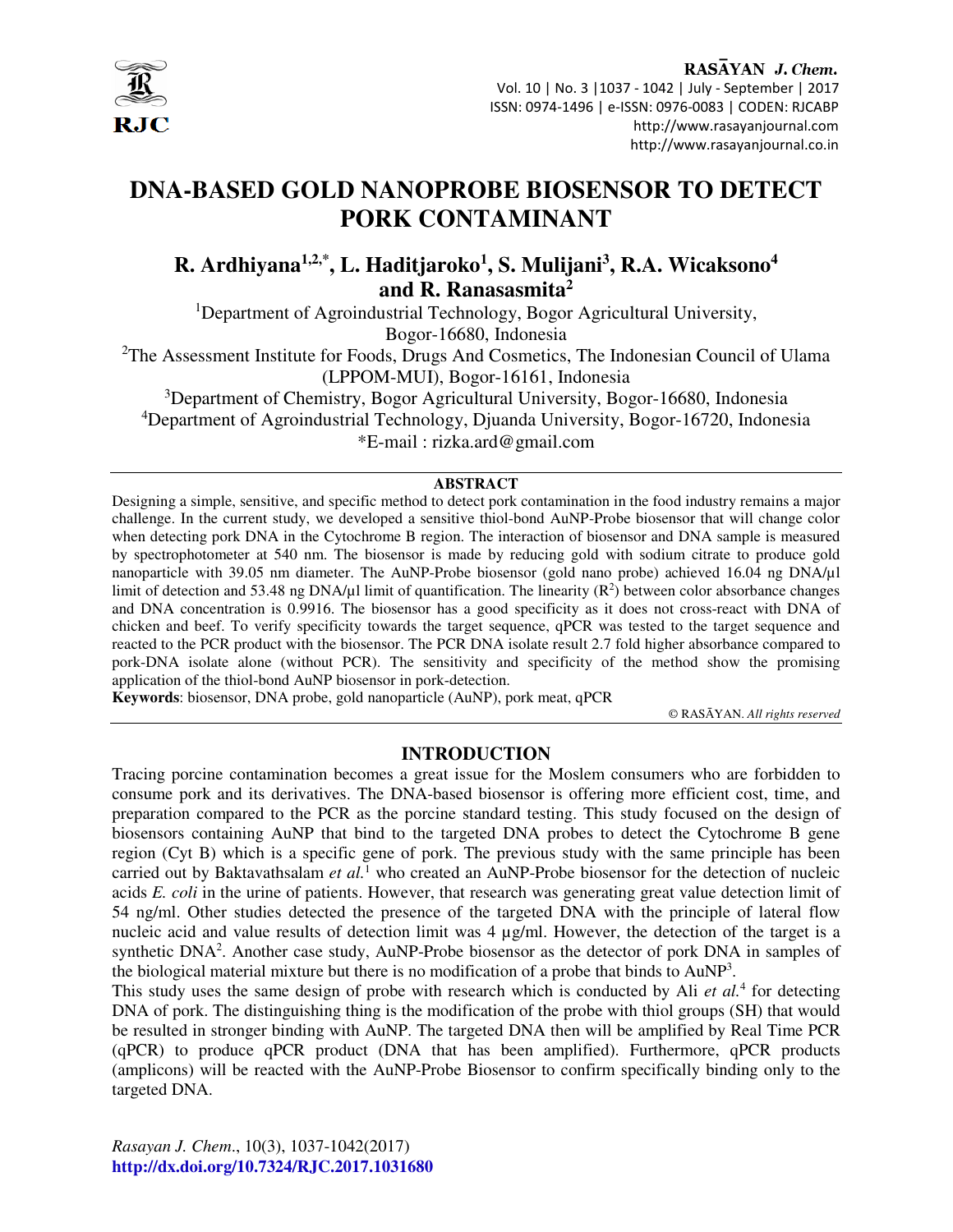## RASAYAN J. Chem.

Vol. 10 | No. 3 |1037 - 1042 | July - September | 2017

## **EXPERIMENTAL**

Materials that been applicated on this research are Probe: 567-(5')-ThioMC6- SD/TACCGCCCTCGCAGCCGTACATCTC-(3')-591 (IDT USA), HAuCl<sub>4</sub> (Wako Japan), Trisodium citrate (Merck), *Bovine Serum Albumin* (Merck), Tween 80 (Merck), Na3PO4 (Merck), DNA Surefood Extraction Kit (R Biopharm AG), Dynamo Flash SYBR Green qPCR Kit (Thermo Scientific), the design of two primers can be seen on Table-1, all primers are ordered from IDT USA. Pork, beef, and chicken are bought from the nearest market. Moreover, tools that being used in this research are Particle Size Analyzer (Haribo), Centrifuge Sorval ST16R (Thermo Scientific), spectrophotometer Genova Nano (Jenway), Thermoshaker Heating Block (Ditabis MHR 13), qPCR (Biorad CFX96) and Analytical Balance (Precisa). All instruments are calibrated according to ISO17025 requirements.

| Items                          | Sequence $(5'-3')$          |  |
|--------------------------------|-----------------------------|--|
| Probe (GenBank: $GU135837.1$ ) | GATACCCCGAAACCAGACGAG       |  |
| Forward primer 1               | <b>CCTCACACGATTCTTCGCCT</b> |  |
| Reverse primer 1               | GGTGTAGTTGTCTGGGTCTCC       |  |
| Amplicon length primer 1       | 250                         |  |
| Forward primer 2               | <b>GAGGAGCTACGGTCATCACA</b> |  |
| Reverse primer 2               | AGGGTTGTTGGATCCGGTTT        |  |
| Amplicon length primer 2       | 203                         |  |

|  |  |  |  | Table - 1: The Design of Primer qPCR |  |
|--|--|--|--|--------------------------------------|--|
|--|--|--|--|--------------------------------------|--|

## **Gold Nanoparticle (AuNP) Synthesis and Conjugation with the DNA Probe**

AuNP is synthesized and conjugated with DNA probe according to modification process of Mao *et al.*<sup>2</sup> In brief, 100 ml of HAuCl<sub>4</sub> 0.01% is boiled, stirred, and added with 4.5 ml of Trisodium Citrate 0.1%. Color will change from colorless to red if Au is transformed to nanoparticles. It will then be conjugated by mixing 98 mL of DNA probes (1 OD) with 1 ml AuNP 3-fold, and incubated for 24 hours at 4 °C. Excess of reagent is removed disposing supernatant after 12000 rpm centrifugation for 12 minutes. The red pellet is dispersed in 1 ml of buffer containing 20 mM Na3PO4, 5% BSA, 25% Tween and 10% sucrose (pH 7.5).

## **Determination of AuNP-Probe Biosensor Sensitivity and Specificity**

DNA is isolated from 50 mg of pork according to Surefood Extraction Kit manual. The isolate is serially diluted into 150, 125, 100, 80, 60, and 40 ng DNA / ml to a total of 20 mL volume. DNA is denatured for 5 minutes at 95 °C, mixed with 12 mL of AuNP-Probe, and then hybridized for 65 °C in 10 minutes. The reaction between AuNP-Probe and pork DNA is measured spectrophotometrically at 540 nm then LOD and LOQ are determined. Relative standard deviation (RSD) is evaluated by reacting pork DNA (at LOD concentration) with the AuNP probe in 10 replicate. Specificity is evaluated by testing AuNP-Probe biosensor with DNA of chicken, beef and also the mixture of chicken and pork and beef and pork.

## **Confirmation of Specific AuNP-Probe and Pork DNA Binding**

Previously, the author has chosen one primer (among of two pairs of primer candidates) after evaluating the optimum Ct, annealing temperature, and specificity (data not shown). Primer-Blast was used to design primer which amplicons will overlap with the AuNP probe target within the Cytochrome B gene (GenBank No: KT261429.1). As many as 16.6 ng DNA / $\mu$ l Pork DNA (total volume: 6  $\mu$ l) was mixed with ready-to-use Dynamo Flash SYBR Green qPCR Kit and amplified according to the manufacturer instruction. PCR reaction is conducted at 95°C for 7 minutes denaturation, and 40 cycles that consist of 95°C for 10 seconds (denaturation) and 57.6 °C for 30 seconds (annealing). Melt curve analysis is done between 57-98 °C (with 1 °C increment) for every 5 seconds to detect non-specific amplification. Then the PCR product diluted to pork DNA LOD (previously determined) and it will be reacted with AuNP-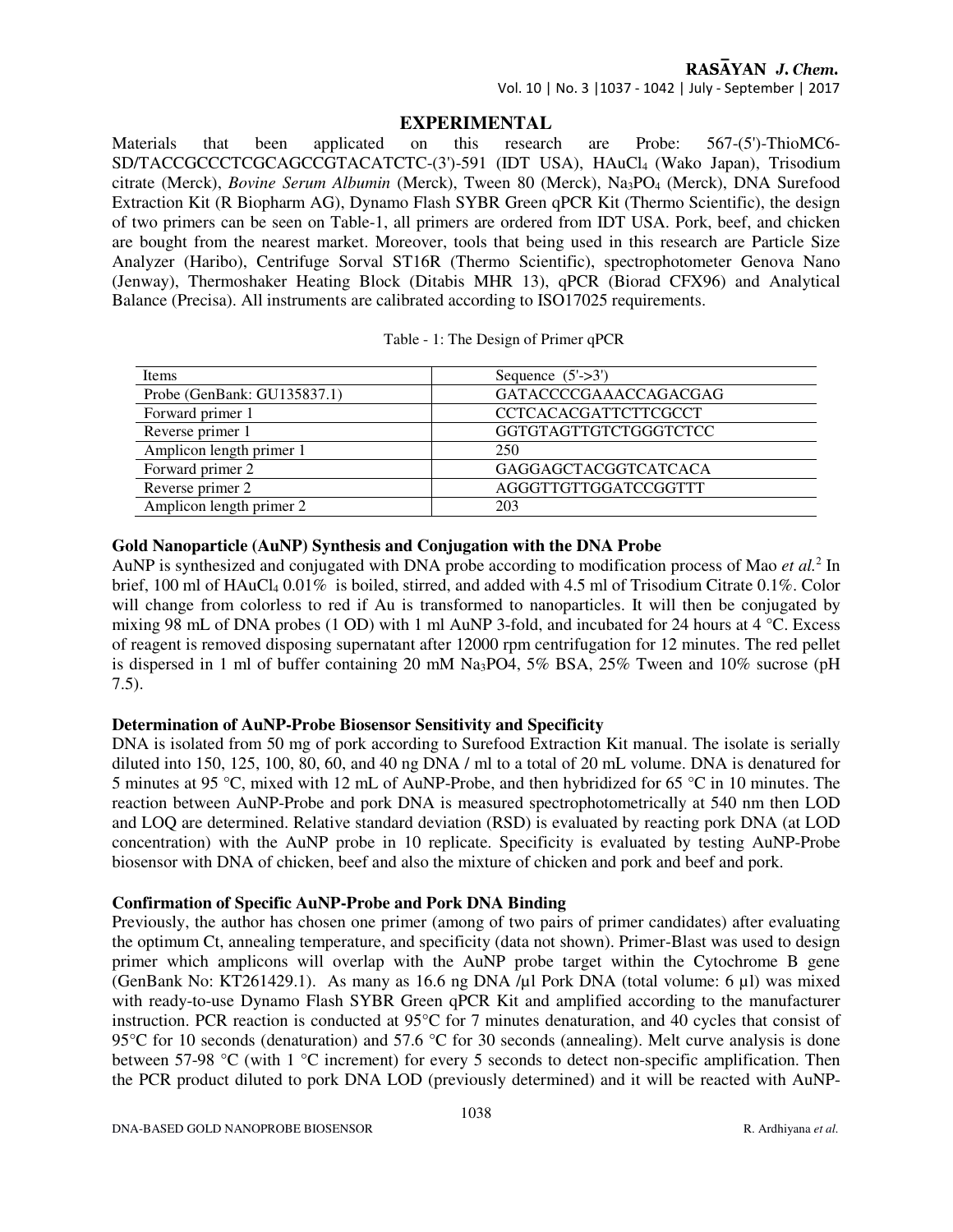## RASAYAN J. Chem. Vol. 10 | No. 3 |1037 - 1042 | July - September | 2017

Probe. The results were compared with pure pork DNA and Non-Template Control (NTC) that is reacted with AuNP-Probe.

## **RESULTS AND DISCUSSION**

## **Characterization of Synthesis Gold Nanoparticle (AuNP-probe)**

Sodium citrate is used as the reducing agent of the metal ion  $(Au<sup>3+</sup>)$  into  $Au<sup>0</sup>$  causing the cation changes in size from a very small size (picometer 10-12) into gold nanoparticles measuring 1-100 nm<sup>5</sup>. In addition to its function as the reducing agent, sodium citrate also acts as a stabilizer (capping agent). The negative charge of citrate ions will be adsorbed by the surface of the gold nanoparticles so that the gold nanoparticles will repel each other because of their negative charge around the surface<sup>6</sup> so that it can prevent the aggregation of gold nanoparticles. In this paper, the gold was successfully synthesized to 39.05 nm, which is confirmed by Particle Size Analyzer (PSA). Spectrophotometer measurement showed that AuNP has an optimum absorbance in 528 nm, possibly due to surface plasmon resonance<sup>7</sup> which produce a red coloring. When AuNP was conjugated with the DNA probe using thiol bond, the optimal absorbance will shift to 540 nm (Fig.-1).



In this study, materials such as NaCl or other processing aids are not used in the conjugation process of AuNP and probe. Unlike Shawky et al.<sup>8</sup> that used cysteamine and CTAB as the processing aids in the conjugation process to obtain optimum aggregation results and resulting in a novelty, this study does not use processing aids. Nonetheless, the induction process of AuNP and probe has successfully bonded. The natural binding system of the AuNP conjugation process with the probe is a simple and universal method which can increase the sensitivity without the addition of other materials or procedures other than the dehybridization process itself <sup>9</sup>. Thiol group at the tip of the probe will be attached covalently to AuNP colloid particles forming an aggregated structure<sup>10</sup>.

## **Performance of AuNP-Probe Biosensor**

Linearity test was conducted to see the correlation of the concentrations of the targeted DNA in a sample of pork and the absorbance intensity<sup>11</sup>. AuNP-Probe biosensor absorbance (y) were tested against pork DNA serial dilution (x), it will be resulted in  $y = 0.0004x - 0.0124$ ,  $R^2 = 0.9916$  (Fig.-2).

This research produces the LOD and LOQ at 16.04 ngDNA/µl and 53.48 ngDNA/µl respectively. This result is much better than Baktavathsalam *et.al*<sup>1</sup> that has detection limit at 54 ng/µl. However, a study by Ali *et al.*<sup>3</sup> has the best detection limit at 4 ng/µl. The main distinction of this research with the Ali *et al.* is the modifications of DNA probe with additional thiol groups on the probe tip which expects stronger bond between AuNP and probe. Therefore, thiol groups bind the AuNP with a covalent coordinate bond which results in more specific bond<sup>12</sup>. The relative standard deviation (RSD) of repeatability test is 19.89% which represents the level of precision measurement at the lowest concentration at 10 repetitions.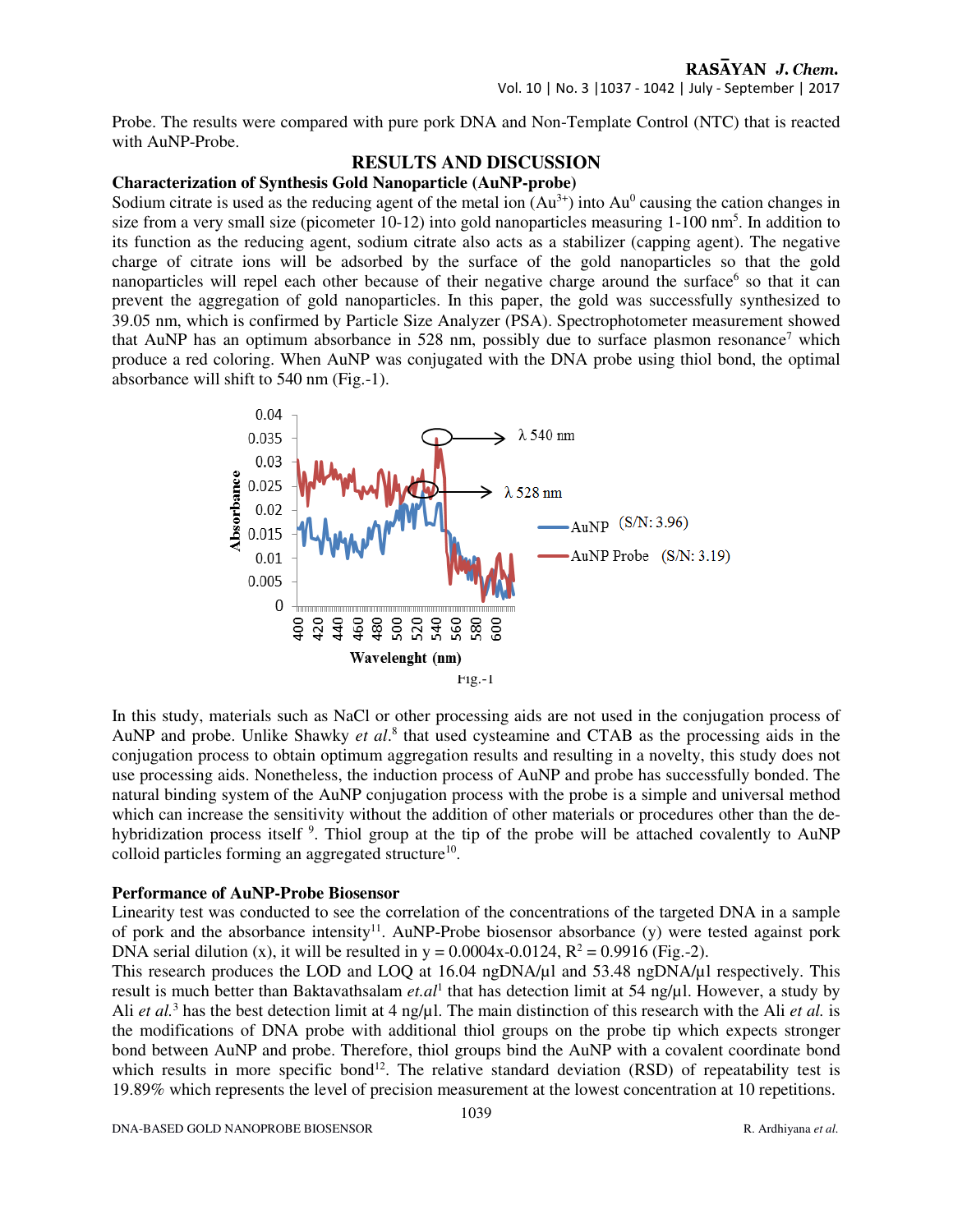

Fig.-2

#### **Specificity of AuNP-Probe Biosensor**

The specificity test is being conducted by testing the AuNP-Probe biosensor upon non pork and mixed pork samples. Fig.-3 shows the difference of intensity absorbance of each sample at a wavelength of 540 nm. Chicken and beef DNA samples do not show positive absorbance values. It indicates the absence of the hybridization process between AuNP-Probe with chicken and beef DNA which is caused by the noncomplementary of the probe (in biosensor) with chicken and beef DNA. In addition, the mixed DNA sample of beef : pork (1:1) has an absorbance value at 0.023 whereas the mixed sample of chicken : pork DNA  $(1:1)$  absorbance value is 0.017.



**Specific Reaction Confirmation between the Targeted Sequence and AuNP-Probe using qPCR**  qPCR reaction has successfully amplified the sequence. In the Post PCR step, melt curve analysis shows a single peak curve that confirms the absence of primer-dimer and other non-specific products<sup>13</sup> (Fig.-4). The PCR product (amplicon) is then tested with AuNP probe biosensor. The result shows the absorbance of the amplicon is 0.041 whereas the absorbance of 2.7-fold of pure DNA is 0.018. The higher amplicon absorbance values prove the multiplying process of targeted DNA (Cyt B) number after amplification process with qPCR. It is also due to the minimum presence of genomic DNA and other biosensor inhibitors in the amplicon (Fig.-5).

## **CONCLUSION**

The synthesize AuNP process using citrate method has resulted in AuNP at 39.05 nm. AuNP conjugation with the probe is confirmed by the shift maximum absorbance from 528 to 540. The performance test of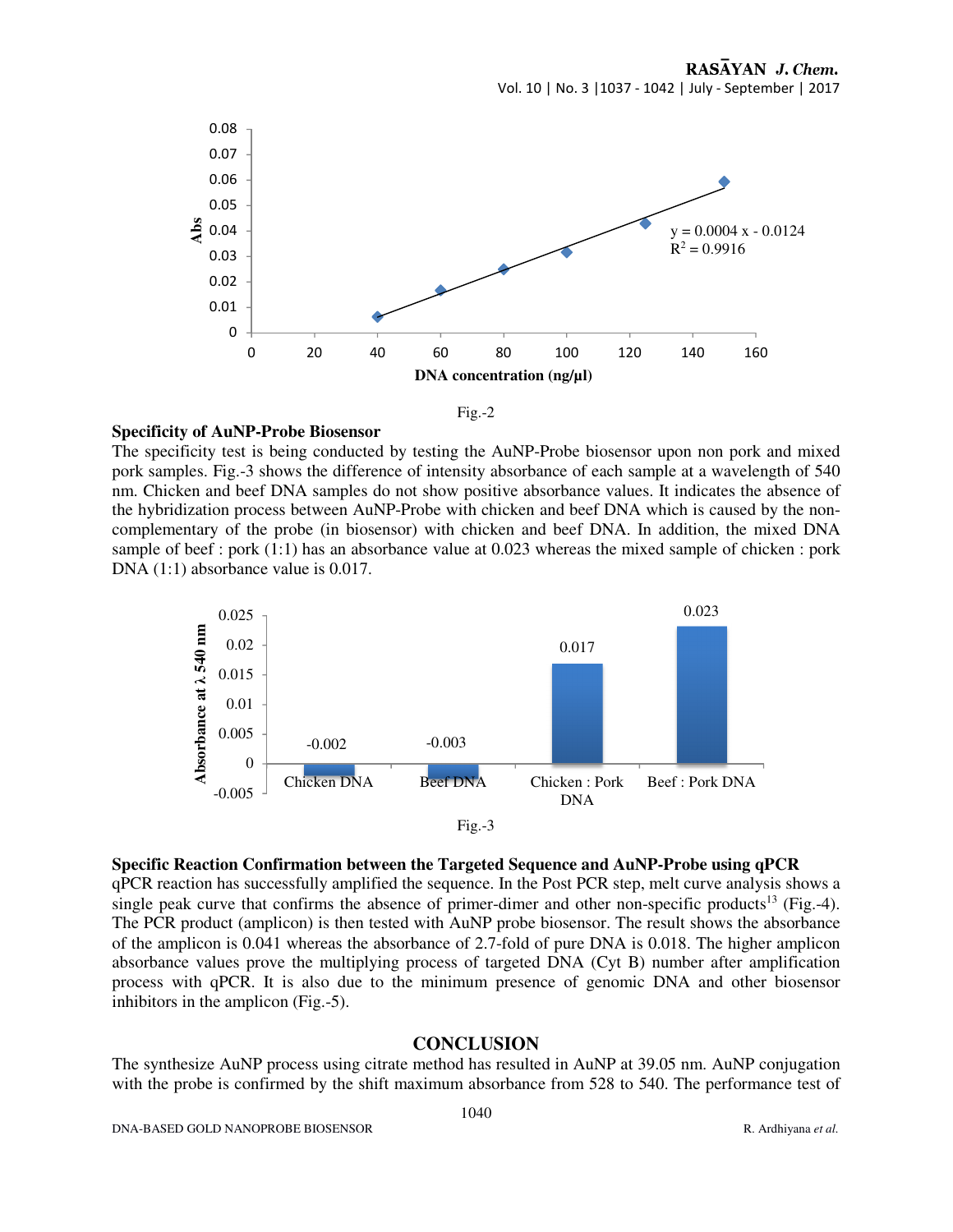## RASAYAN J. Chem.

Vol. 10 | No. 3 |1037 - 1042 | July - September | 2017

AuNP-Probe biosensor generates LOD at 16.04 ng DNA/µl and LOQ at 53.48 DNA/µl. The biosensor does not cross react with chicken and beef DNA samples. The qPCR confirm that the designed probes only interact with the intended target at the Cyt B region on pork DNA. In compare to PCR, AuNP-Probe biosensor method is more efficient in preparation and timing. It is a potential method to detect food adulteration and contamination with pork.



## Fig.-5

## **ACKNOWLEDGEMENT**

This paper is dedicated to one of our co-author, Dr. Reki Wicaksono Ashadi, who passed away on September 16th 2016 during the process of this research. His enthusiasm and warm personality have left a great loss to our heart. The authors express gratitude to Indonesia Directorate of Higher Education for the research fund and Nahdya Khairani for the technical advice.

## **REFERENCES**

- 1. P. Bakthavathsalam, V.K. Rajendran, J.A.B. Mohammed, *J. Nanobiotech.,* **10**, 8 (2012).
- 2. X. Mao, M. Yunqing, Z. Aiguo, L. Zhang, L. Zeng, G. Liu, *Anal. Chem.*, **4**, 81 (2009).
- 3. M.E. Ali, U. Hashim, S. Mustafa, Y.B. Cheman, M.H.M. Yusop, M.F. Bari, N. Islam, M.F. Hasan, *Nanotech.,* **22***,* 195503 (2011).